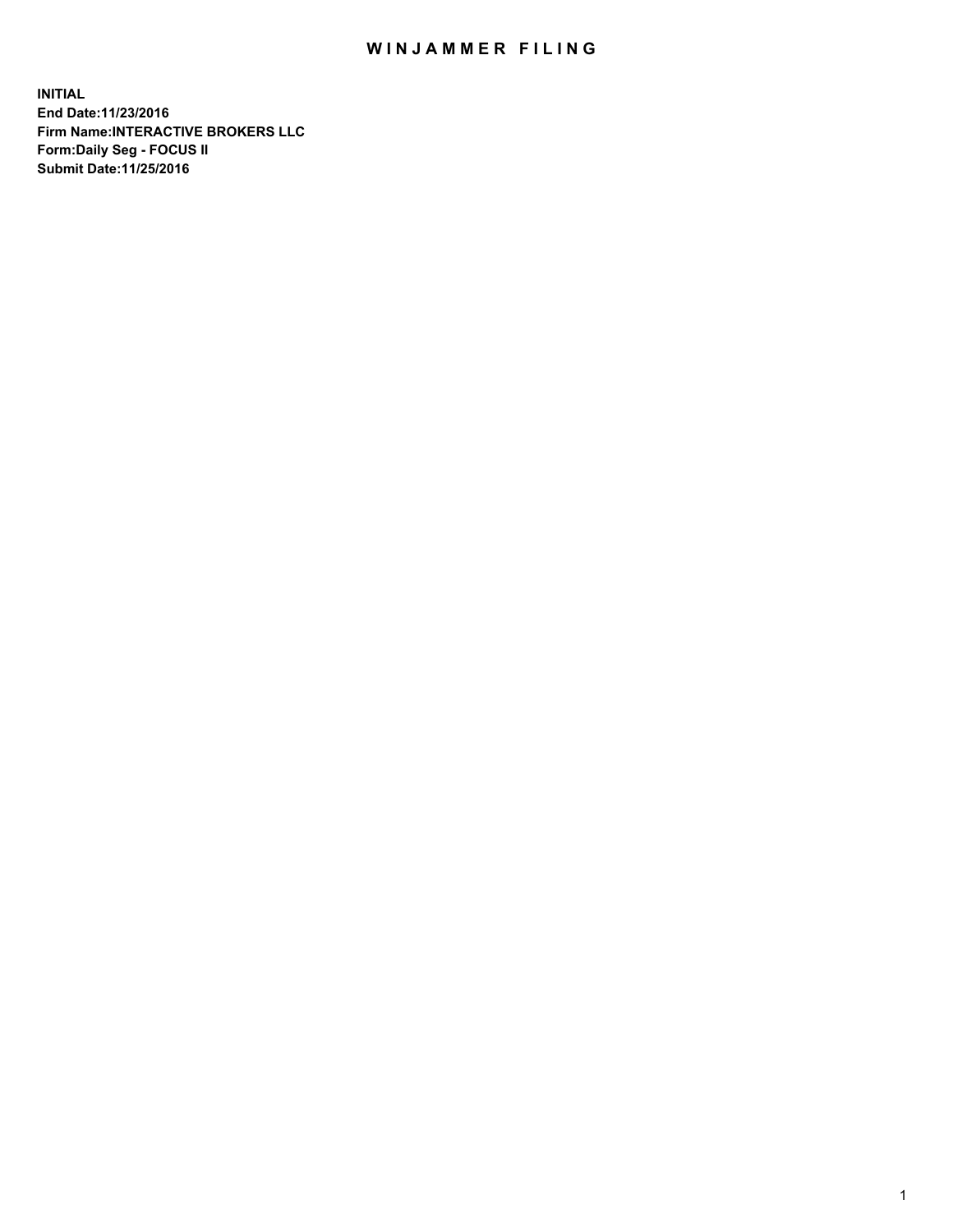## **INITIAL End Date:11/23/2016 Firm Name:INTERACTIVE BROKERS LLC Form:Daily Seg - FOCUS II Submit Date:11/25/2016 Daily Segregation - Cover Page**

| Name of Company<br><b>Contact Name</b><br><b>Contact Phone Number</b><br><b>Contact Email Address</b>                                                                                                                                                                                                                          | <b>INTERACTIVE BROKERS LLC</b><br>James Menicucci<br>203-618-8085<br>jmenicucci@interactivebrokers.c<br>om |
|--------------------------------------------------------------------------------------------------------------------------------------------------------------------------------------------------------------------------------------------------------------------------------------------------------------------------------|------------------------------------------------------------------------------------------------------------|
| FCM's Customer Segregated Funds Residual Interest Target (choose one):<br>a. Minimum dollar amount: ; or<br>b. Minimum percentage of customer segregated funds required:%; or<br>c. Dollar amount range between: and; or<br>d. Percentage range of customer segregated funds required between:% and%.                          | $\overline{\mathbf{0}}$<br>0<br>155,000,000 245,000,000<br>0 <sub>0</sub>                                  |
| FCM's Customer Secured Amount Funds Residual Interest Target (choose one):<br>a. Minimum dollar amount: ; or<br>b. Minimum percentage of customer secured funds required:%; or<br>c. Dollar amount range between: and; or<br>d. Percentage range of customer secured funds required between:% and%.                            | $\overline{\mathbf{0}}$<br>$\overline{\mathbf{0}}$<br>80,000,000 120,000,000<br>00                         |
| FCM's Cleared Swaps Customer Collateral Residual Interest Target (choose one):<br>a. Minimum dollar amount: ; or<br>b. Minimum percentage of cleared swaps customer collateral required:% ; or<br>c. Dollar amount range between: and; or<br>d. Percentage range of cleared swaps customer collateral required between:% and%. | $\overline{\mathbf{0}}$<br>$\overline{\mathbf{0}}$<br>0 <sub>0</sub><br><u>00</u>                          |

Attach supporting documents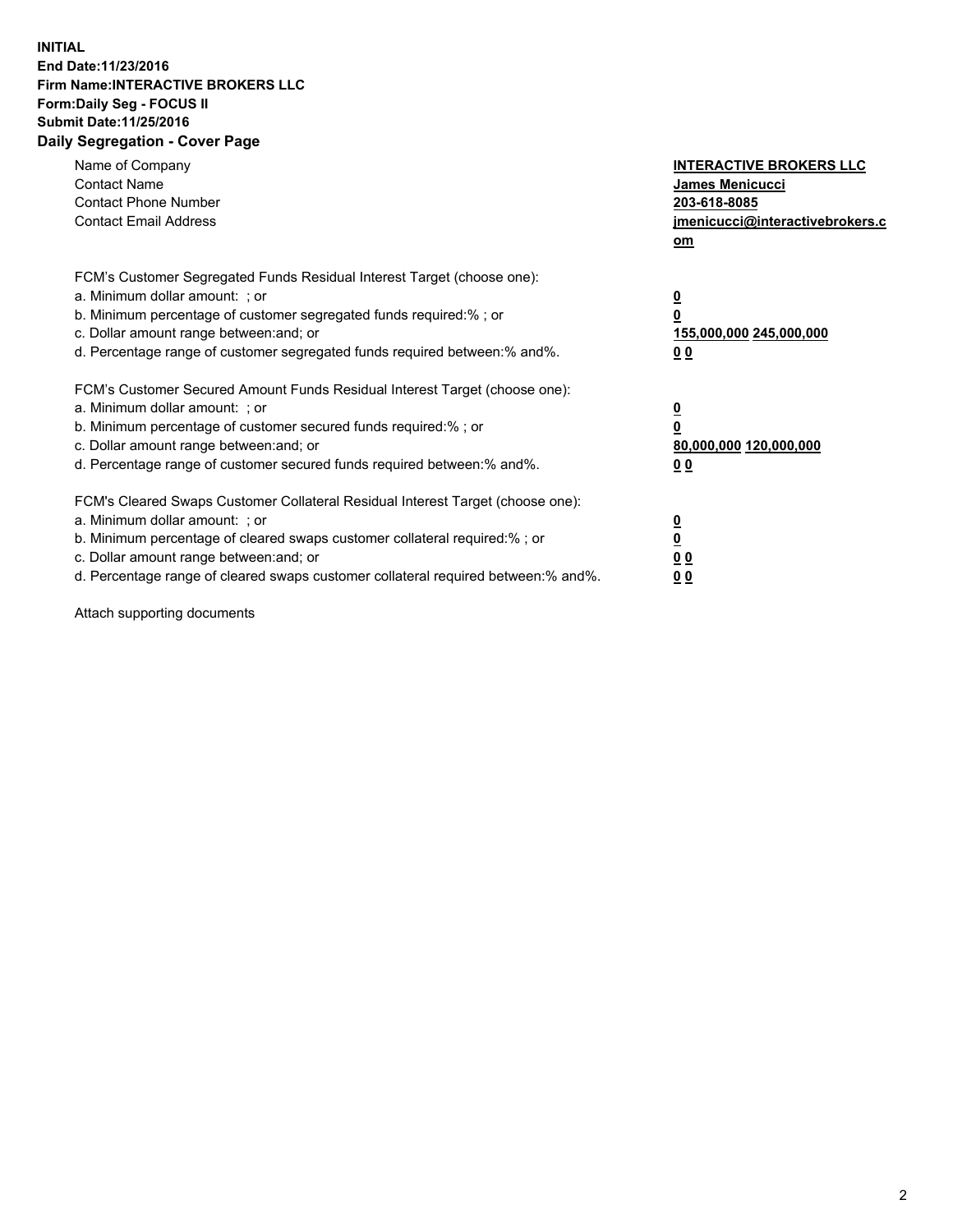## **INITIAL End Date:11/23/2016 Firm Name:INTERACTIVE BROKERS LLC Form:Daily Seg - FOCUS II Submit Date:11/25/2016 Daily Segregation - Secured Amounts**

|     | Daily Jegiegation - Jeculeu Alliounts                                                       |                                           |
|-----|---------------------------------------------------------------------------------------------|-------------------------------------------|
|     | Foreign Futures and Foreign Options Secured Amounts                                         |                                           |
|     | Amount required to be set aside pursuant to law, rule or regulation of a foreign            | $0$ [7305]                                |
|     | government or a rule of a self-regulatory organization authorized thereunder                |                                           |
| 1.  | Net ledger balance - Foreign Futures and Foreign Option Trading - All Customers             |                                           |
|     | A. Cash                                                                                     | 336,526,622 [7315]                        |
|     | B. Securities (at market)                                                                   | $0$ [7317]                                |
| 2.  | Net unrealized profit (loss) in open futures contracts traded on a foreign board of trade   | 5,834,135 [7325]                          |
| 3.  | Exchange traded options                                                                     |                                           |
|     | a. Market value of open option contracts purchased on a foreign board of trade              |                                           |
|     | b. Market value of open contracts granted (sold) on a foreign board of trade                | <b>991,538</b> [7335]<br>$-80,155$ [7337] |
| 4.  | Net equity (deficit) (add lines 1. 2. and 3.)                                               | 343,272,140 [7345]                        |
| 5.  |                                                                                             |                                           |
|     | Account liquidating to a deficit and account with a debit balances - gross amount           | 281,265 [7351]                            |
|     | Less: amount offset by customer owned securities                                            | 0 [7352] 281,265 [7354]                   |
| 6.  | Amount required to be set aside as the secured amount - Net Liquidating Equity              | 343,553,405 [7355]                        |
|     | Method (add lines 4 and 5)                                                                  |                                           |
| 7.  | Greater of amount required to be set aside pursuant to foreign jurisdiction (above) or line | 343,553,405 [7360]                        |
|     | 6.                                                                                          |                                           |
|     | FUNDS DEPOSITED IN SEPARATE REGULATION 30.7 ACCOUNTS                                        |                                           |
| 1.  | Cash in banks                                                                               |                                           |
|     | A. Banks located in the United States                                                       | $0$ [7500]                                |
|     | B. Other banks qualified under Regulation 30.7                                              | 0 [7520] 0 [7530]                         |
| 2.  | Securities                                                                                  |                                           |
|     | A. In safekeeping with banks located in the United States                                   | 396,948,730 [7540]                        |
|     | B. In safekeeping with other banks qualified under Regulation 30.7                          | 0 [7560] 396,948,730 [7570]               |
| 3.  | Equities with registered futures commission merchants                                       |                                           |
|     | A. Cash                                                                                     | $0$ [7580]                                |
|     | <b>B.</b> Securities                                                                        | $0$ [7590]                                |
|     | C. Unrealized gain (loss) on open futures contracts                                         | $0$ [7600]                                |
|     | D. Value of long option contracts                                                           | $0$ [7610]                                |
|     | E. Value of short option contracts                                                          | 0 [7615] 0 [7620]                         |
| 4.  | Amounts held by clearing organizations of foreign boards of trade                           |                                           |
|     | A. Cash                                                                                     | $0$ [7640]                                |
|     | <b>B.</b> Securities                                                                        | $0$ [7650]                                |
|     | C. Amount due to (from) clearing organization - daily variation                             | $0$ [7660]                                |
|     | D. Value of long option contracts                                                           | $0$ [7670]                                |
|     | E. Value of short option contracts                                                          | 0 [7675] 0 [7680]                         |
| 5.  | Amounts held by members of foreign boards of trade                                          |                                           |
|     | A. Cash                                                                                     | 65,262,193 [7700]                         |
|     | <b>B.</b> Securities                                                                        | 5,347,370 [7710]                          |
|     | C. Unrealized gain (loss) on open futures contracts                                         | $0$ [7720]                                |
|     | D. Value of long option contracts                                                           | 991,538 [7730]                            |
|     | E. Value of short option contracts                                                          | -80,155 [7735] 71,520,946 [7740]          |
| 6.  | Amounts with other depositories designated by a foreign board of trade                      | 0 [7760]                                  |
| 7.  | Segregated funds on hand                                                                    | $0$ [7765]                                |
| 8.  | Total funds in separate section 30.7 accounts                                               | 468,469,676 [7770]                        |
| 9.  | Excess (deficiency) Set Aside for Secured Amount (subtract line 7 Secured Statement         | 124,916,271 [7380]                        |
|     | Page 1 from Line 8)                                                                         |                                           |
| 10. | Management Target Amount for Excess funds in separate section 30.7 accounts                 | 80,000,000 [7780]                         |
| 11. | Excess (deficiency) funds in separate 30.7 accounts over (under) Management Target          | 44,916,271 [7785]                         |
|     |                                                                                             |                                           |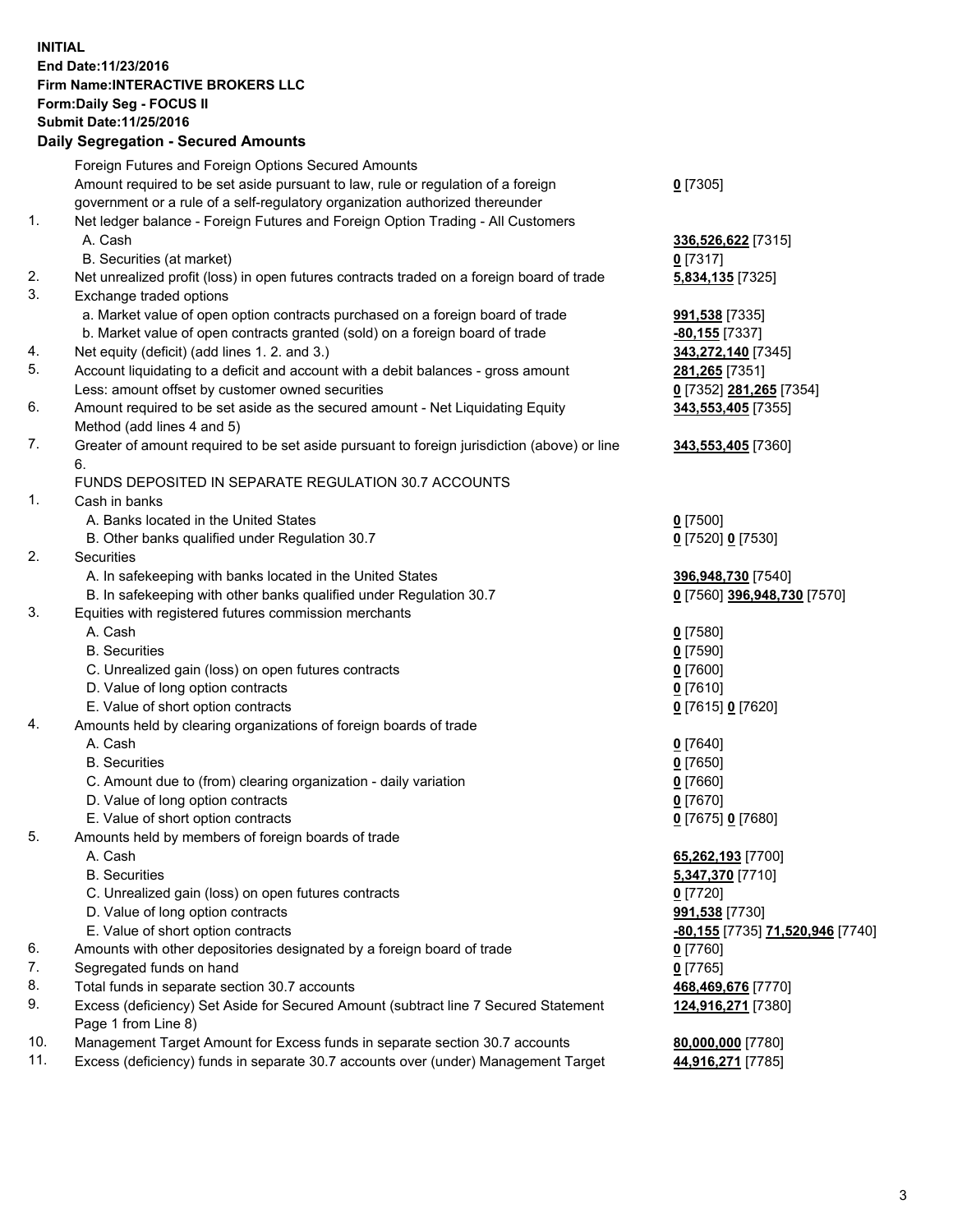**INITIAL End Date:11/23/2016 Firm Name:INTERACTIVE BROKERS LLC Form:Daily Seg - FOCUS II Submit Date:11/25/2016 Daily Segregation - Segregation Statement** SEGREGATION REQUIREMENTS(Section 4d(2) of the CEAct) 1. Net ledger balance A. Cash **3,329,422,128** [7010] B. Securities (at market) **0** [7020] 2. Net unrealized profit (loss) in open futures contracts traded on a contract market **-100,823,056** [7030] 3. Exchange traded options A. Add market value of open option contracts purchased on a contract market **131,097,446** [7032] B. Deduct market value of open option contracts granted (sold) on a contract market **-240,969,395** [7033] 4. Net equity (deficit) (add lines 1, 2 and 3) **3,118,727,123** [7040] 5. Accounts liquidating to a deficit and accounts with debit balances - gross amount **194,838** [7045] Less: amount offset by customer securities **0** [7047] **194,838** [7050] 6. Amount required to be segregated (add lines 4 and 5) **3,118,921,961** [7060] FUNDS IN SEGREGATED ACCOUNTS 7. Deposited in segregated funds bank accounts A. Cash **43,470,228** [7070] B. Securities representing investments of customers' funds (at market) **1,988,629,377** [7080] C. Securities held for particular customers or option customers in lieu of cash (at market) **0** [7090] 8. Margins on deposit with derivatives clearing organizations of contract markets A. Cash **24,956,086** [7100] B. Securities representing investments of customers' funds (at market) **1,382,761,560** [7110] C. Securities held for particular customers or option customers in lieu of cash (at market) **0** [7120] 9. Net settlement from (to) derivatives clearing organizations of contract markets **8,347,384** [7130] 10. Exchange traded options A. Value of open long option contracts **131,171,183** [7132] B. Value of open short option contracts **-241,048,578** [7133] 11. Net equities with other FCMs A. Net liquidating equity **0** [7140] B. Securities representing investments of customers' funds (at market) **0** [7160] C. Securities held for particular customers or option customers in lieu of cash (at market) **0** [7170] 12. Segregated funds on hand **0** [7150] 13. Total amount in segregation (add lines 7 through 12) **3,338,287,240** [7180] 14. Excess (deficiency) funds in segregation (subtract line 6 from line 13) **219,365,279** [7190] 15. Management Target Amount for Excess funds in segregation **155,000,000** [7194] **64,365,279** [7198]

16. Excess (deficiency) funds in segregation over (under) Management Target Amount Excess

4